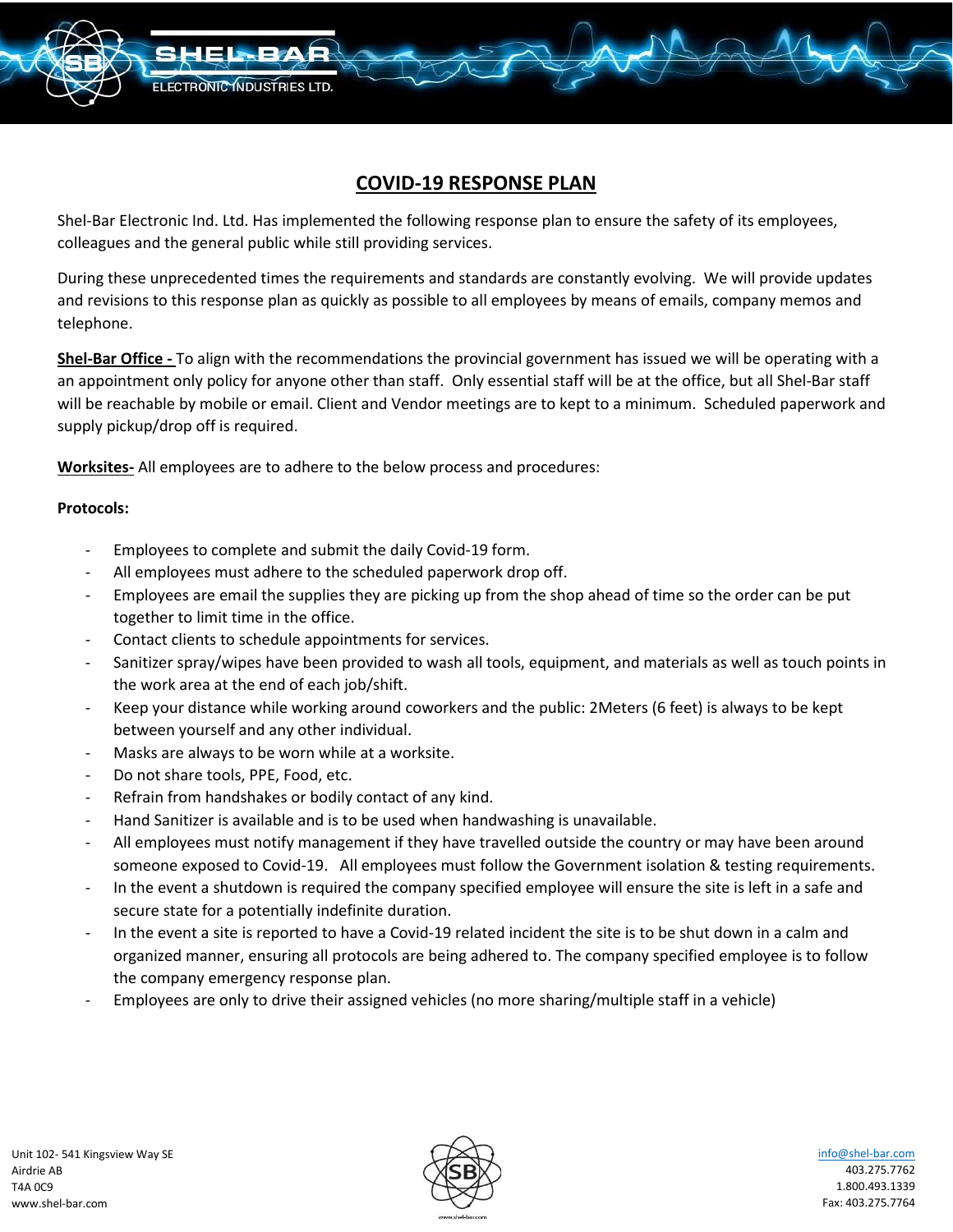## **Construction Site Specific Protocols:**

- All worksite protocols listed above are in place for construction sites.
- The site is to be clearly marked and entrance/exit points are to restrict unauthorized entry.
- The site general contractor will be responsible for site specific plan.
- Upon entry and exit of the site employees must wash their hands.
- Dust and Debris will be contained to reduce exposure to other individuals.

**Manpower and Supply-** Shel-Bar has provided cross training to its employees so in the event one of the employees is unable to perform their regular duties we are still able to conduct business as usual.

Shel-Bar has also implemented limits for employees congregating as well as limited access to main areas such as the office and warehouse to help ensure staff are in small groups or working individually. Employees are to coordinate with the office staff if any supplies are required from inventory.

Shel-Bar has been reaching out to our suppliers and we have ramped up our in-house inventory for the unforeseen future, as well as we are continuing to source out alternative suppliers and products to ensure we are able to continue to provide services to our clients. Our strong relationships with our suppliers have allowed us to be in close communication with updates of product. At this time we are continuing provide shipping and will also provide safe drop off/pick up to our clients.

Shel-Bar Electronic Ind. Ltd. adheres to all updated government guidelines for the best interest and protection of all our staff, colleagues and the general public.

We greatly appreciate your cooperation in keeping everyone safe and we ask you respect our need to stop work in the event that there is perceived to be or is present a health risk of Covid-19.

For the latest information from the Government of Alberta on Covid-19 please see the following link: <https://www.alberta.ca/coronavirus-info-for-albertans.aspx>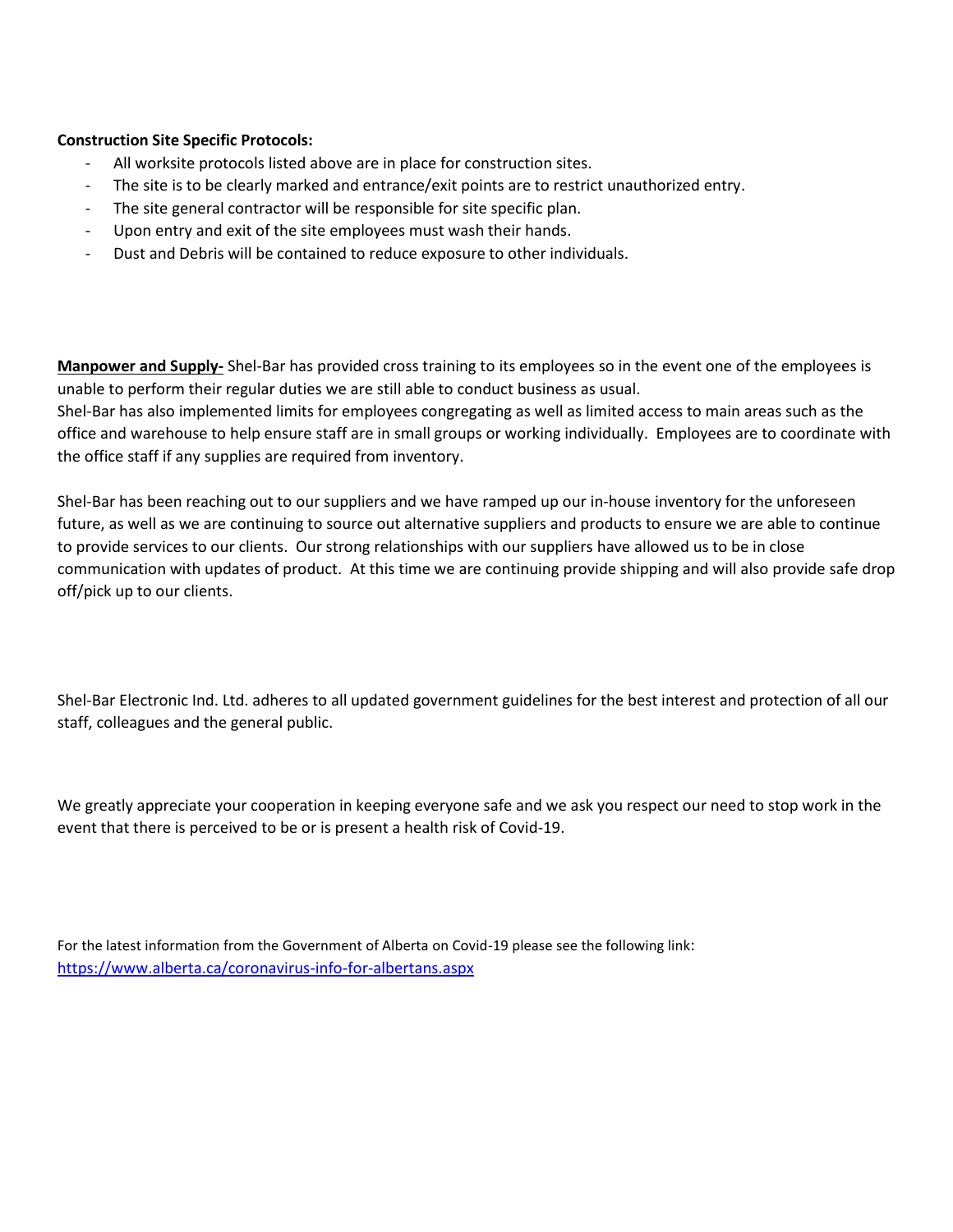# PHYSICAL DISTANCING

Together, we can slow the spread of COVID-19 by making a conscious effort to keep a physical distance between each other. Physical distancing is proven to be one of the most effective ways to reduce the spread of illness during an outbreak. With patience and cooperation, we can all do our part.

# What does physical distancing mean?



- This means making changes in your everyday routines in order to minimize close contact with others, including:
- \* avoiding crowded places and non-essential gatherings
- avoiding common greetings, such as handshakes
- $\triangleright$  limiting contact with people at higher risk (e.g. older adults and those in poor health)
- ► keeping a distance of at least 2 arms lengths (approximately 2 metres) from others, as much as possible

# Here's how you can practice physical distancing:



- ► greet with a wave instead of a handshake, a kiss or a hug
- stay home as much as possible, including for meals and entertainment
- » shop or take public transportation during off-peak hours
- conduct virtual meetings
- ► host virtual playdates for your kids
- » use technology to keep in touch with friends and family



### If possible.

- » use food delivery services or online shopping
- exercise at home or outside
- 

### **Remember to:**

- vash your hands often for at least 20 seconds and avoid touching your face
- ► cough or sneeze into the bend of your arm
- \* avoid touching surfaces people touch often
- 

# If you're concerned you may have COVID-19:



- ▶ separate yourself from others as soon as you have symptoms
- if you are outside the home when a symptom develops, go home immediately and avoid taking public transit
- stay home and follow the advice of your Public Health Authority, who may recommend isolation
- ► call ahead to a health care provider if you are ill and seeking medical attention

 $\bigcirc$  1-833-784-4397

**FOR MORE INFORMATION:** 

@ canada.ca/coronavirus





Canadä

► work from home

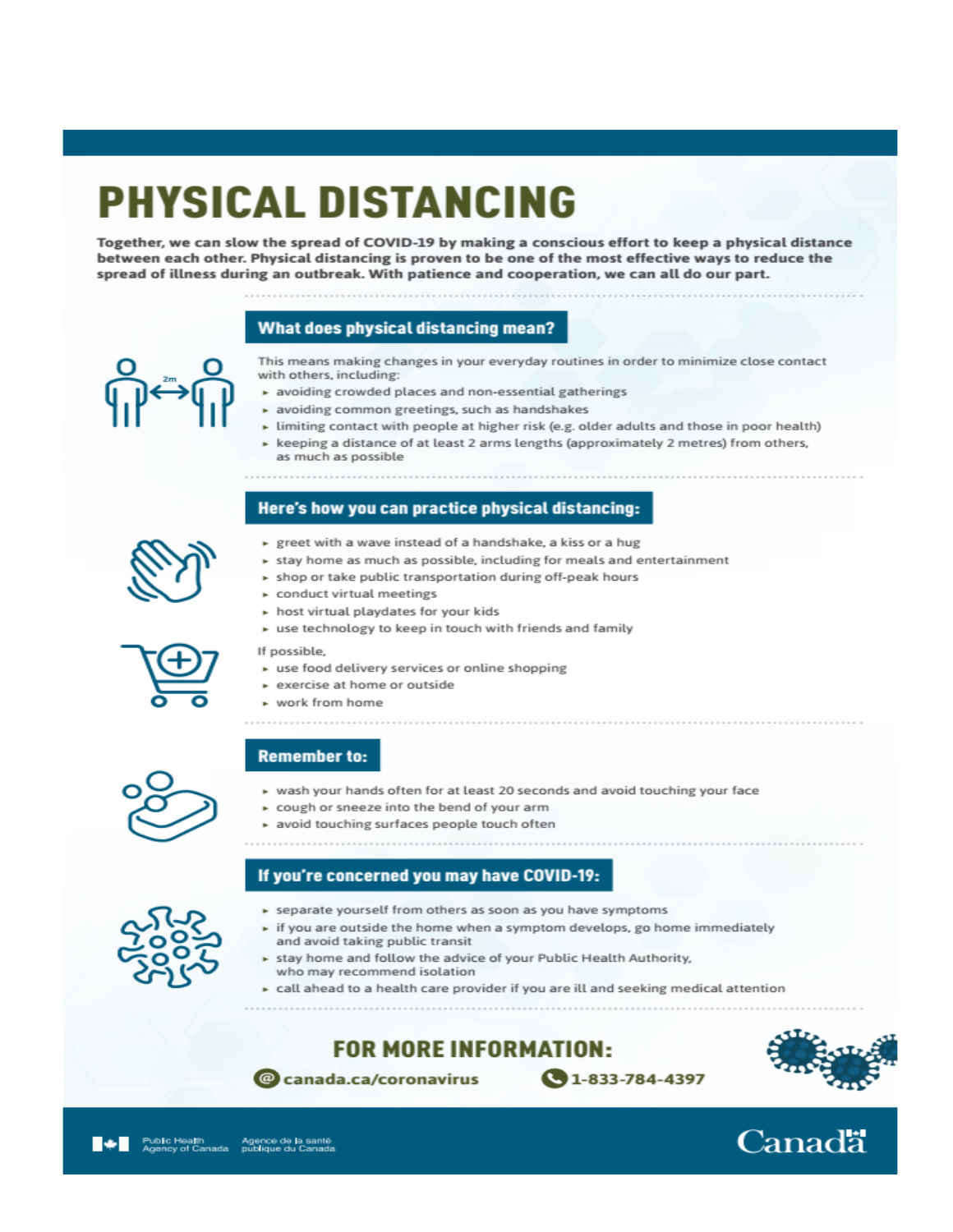# **REDUCE THE SPREAD OF COVID-19. WASH YOUR HANDS.**



Agence de la santé<br>publique du Canada **Public Health** Agency of Canada